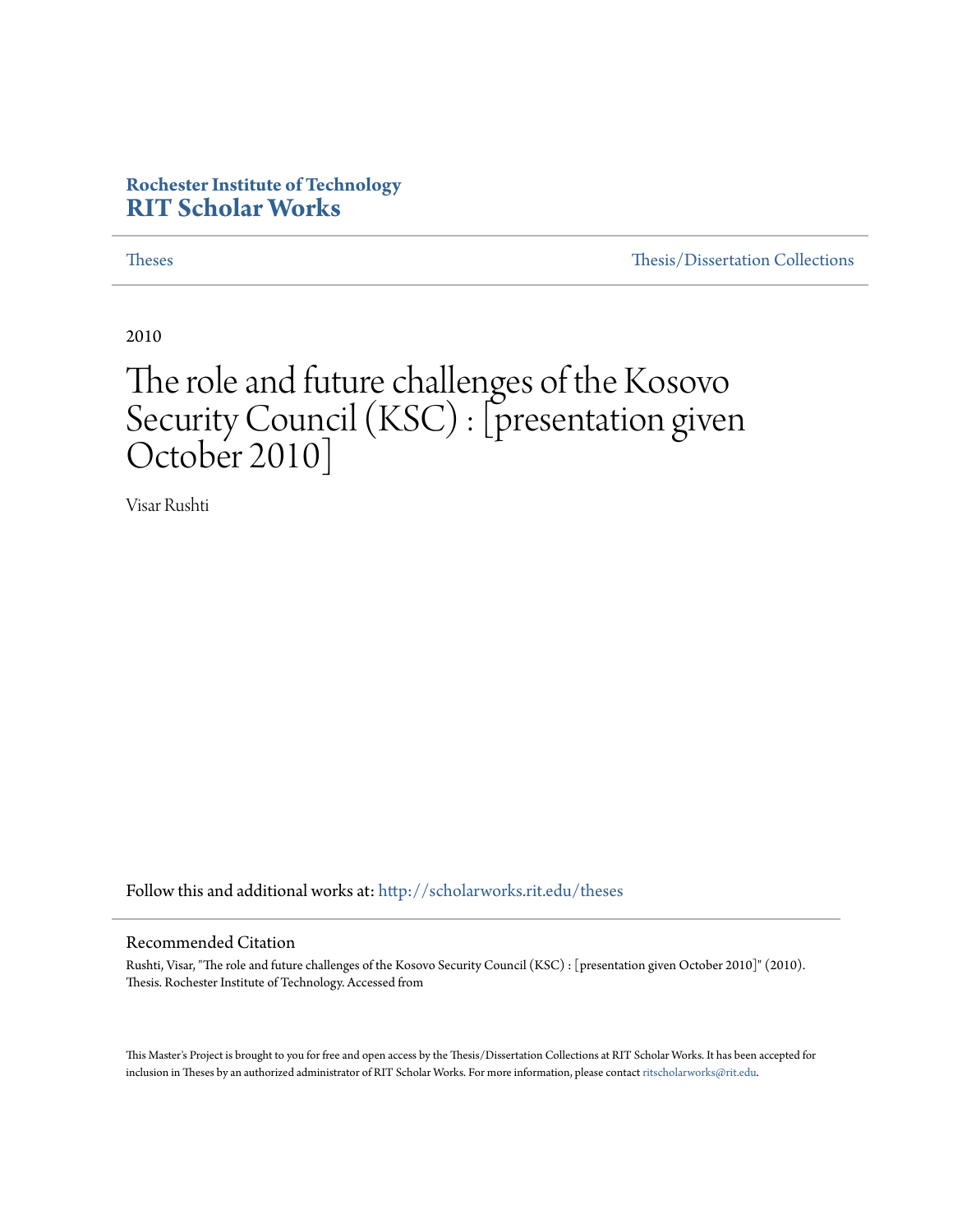American University in Kosovo (AUK) Rochester Institute of Technology (RIT)

Master of Science in Professional Studies

Presentation title:

## **The Role and Future Challenges of the Kosovo Security Council (KSC)**

By

Visar Rushiti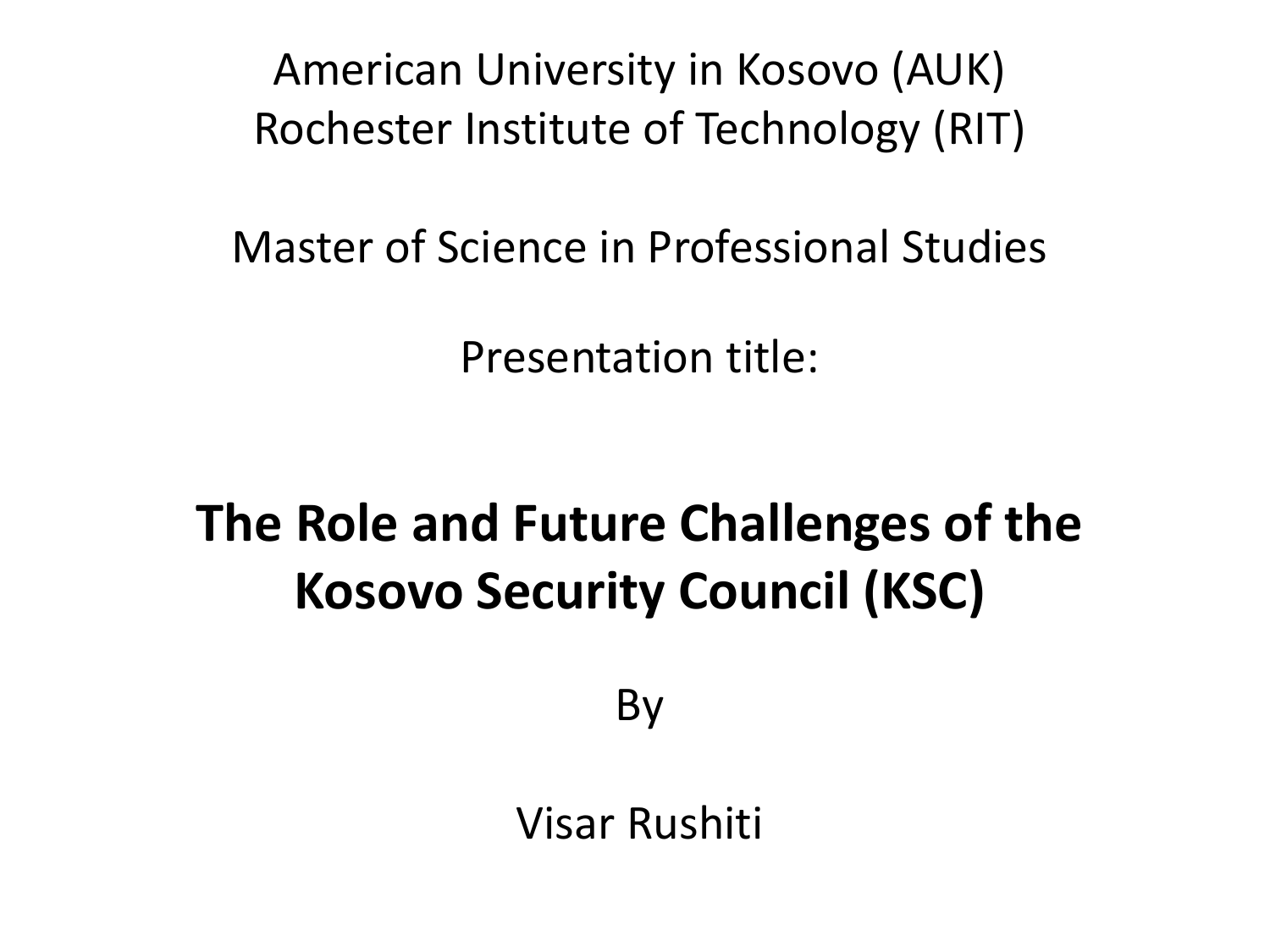## **KSC and its supporting bodies**

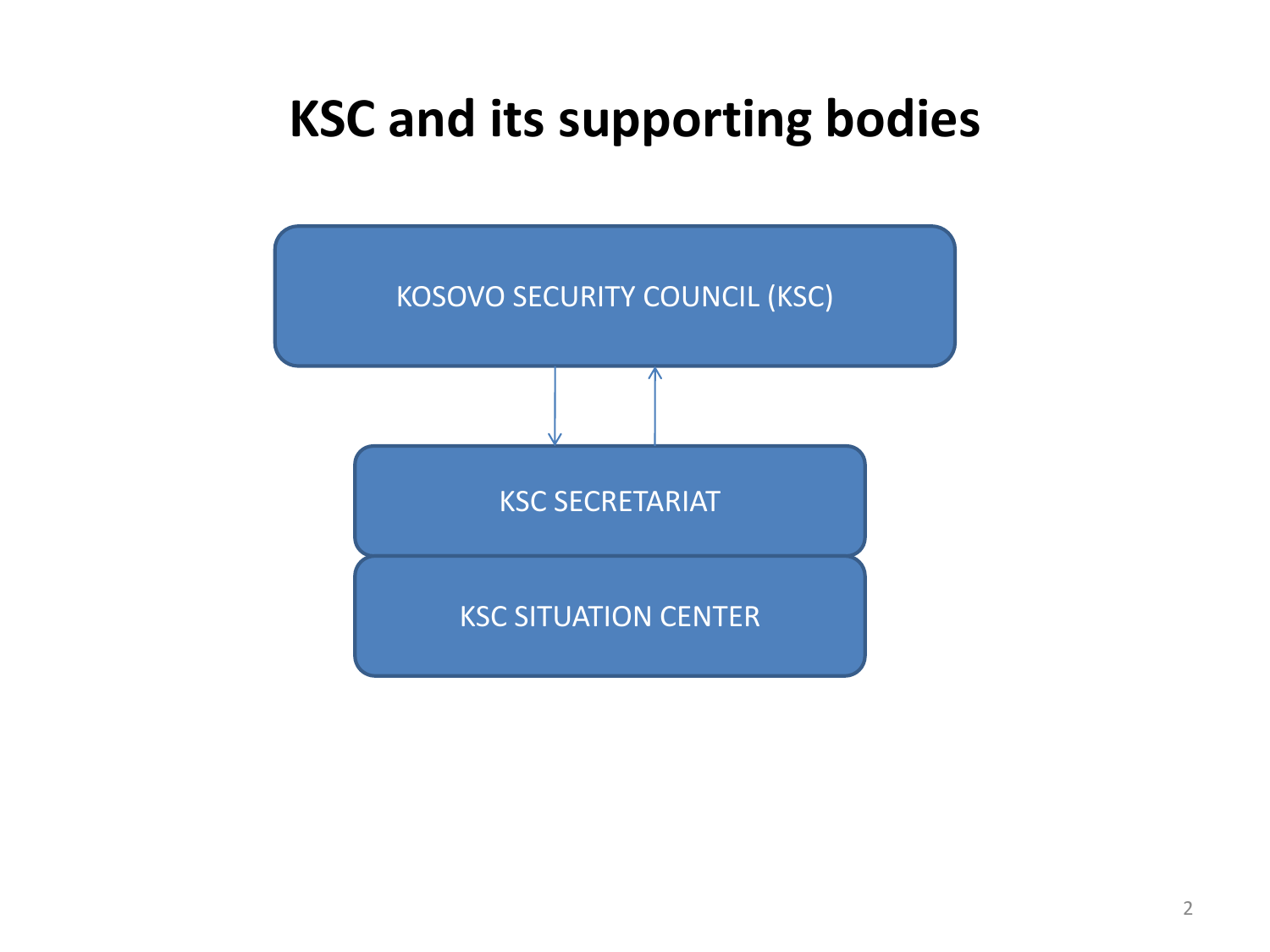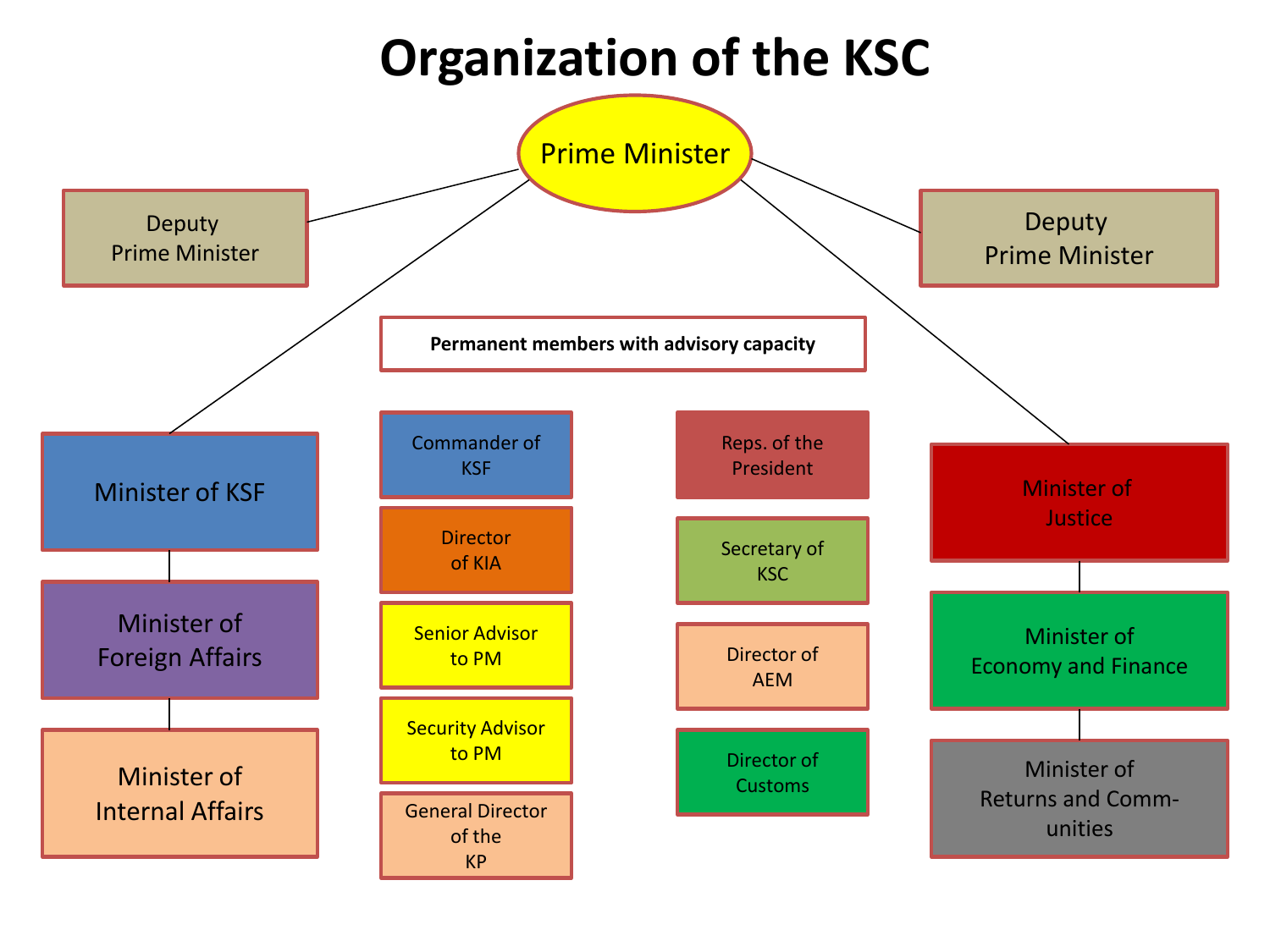## **Outline**

#### **A. Important considerations**

- National security decision-making structures
- Establishment of the Kosovo Security Council (KSC)
- Comparison of KSC with other nations
- **B. KSC future challenges**
- **C. Recommendations**
- Central standard operating procedures
- A new law on the state of emergency
- Other recommendations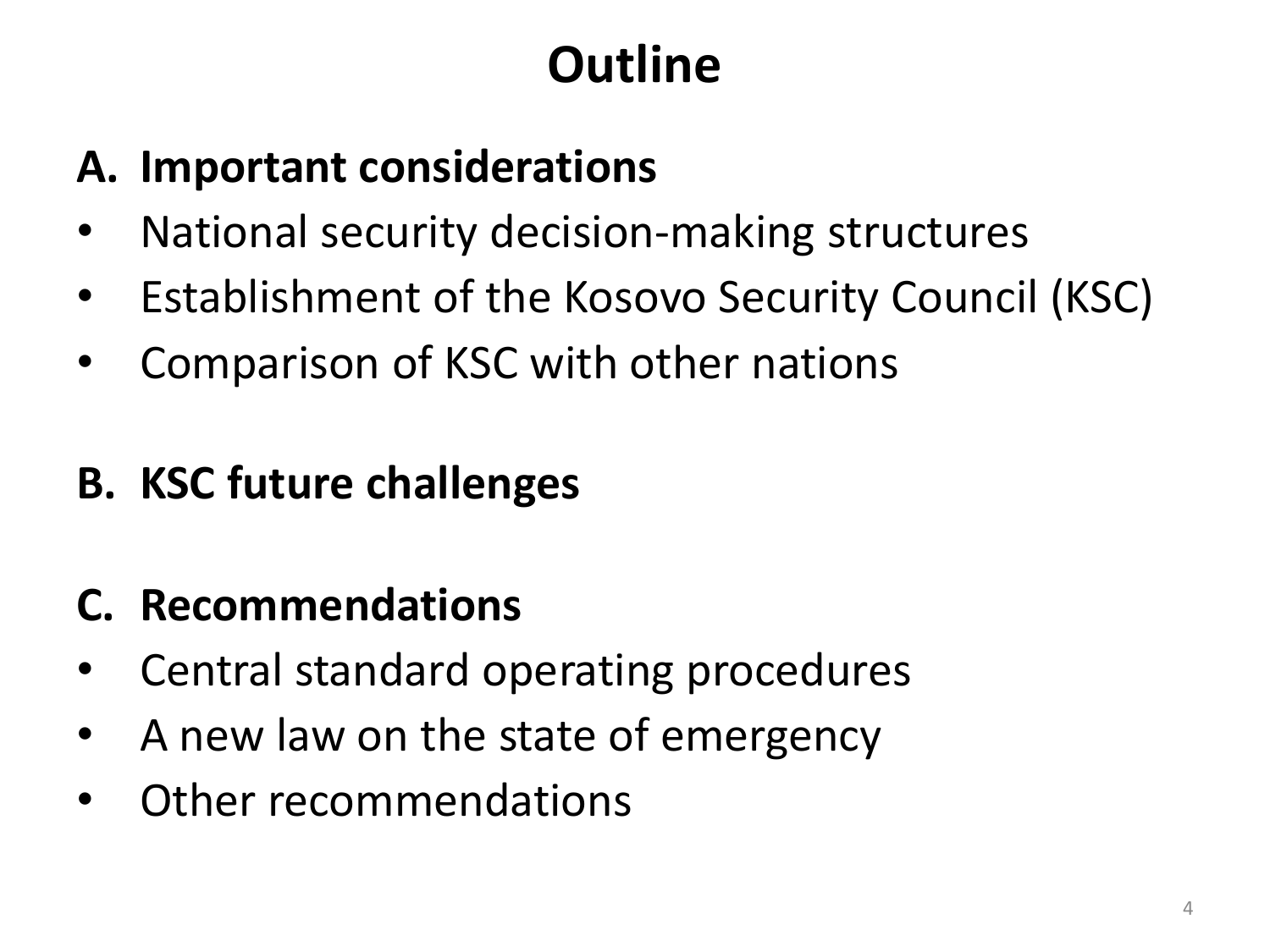## **National security decision-making structures**

- They don't have the same name everywhere the most generic name for national security decisionmaking structures are National Security Councils (NSCs);
- They have different structures there is no "one size" fits all"
- National Security Council brings together different security sector institutions;
- They function either as executive or advisory body or a combination of both;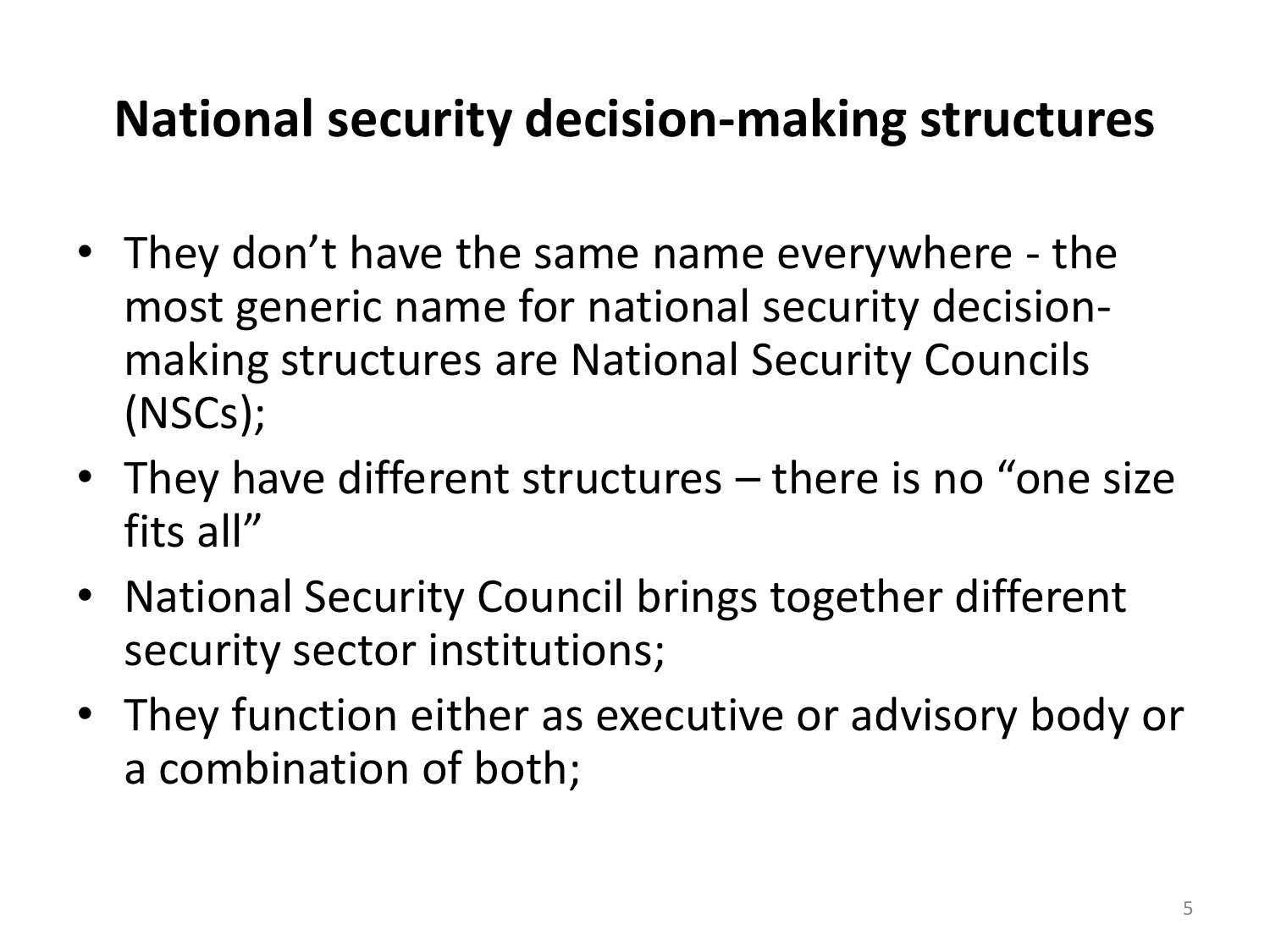- Also, they have other roles like:
- a) Joint assessment
- b) Defining security priorities
- c) Emergency coordination
- d) Resource allocation;
- e) Oversight
- NSCs are established by law;
- Find their basis depending on the status of the country;
- NSCs are primarily located in the executive branch;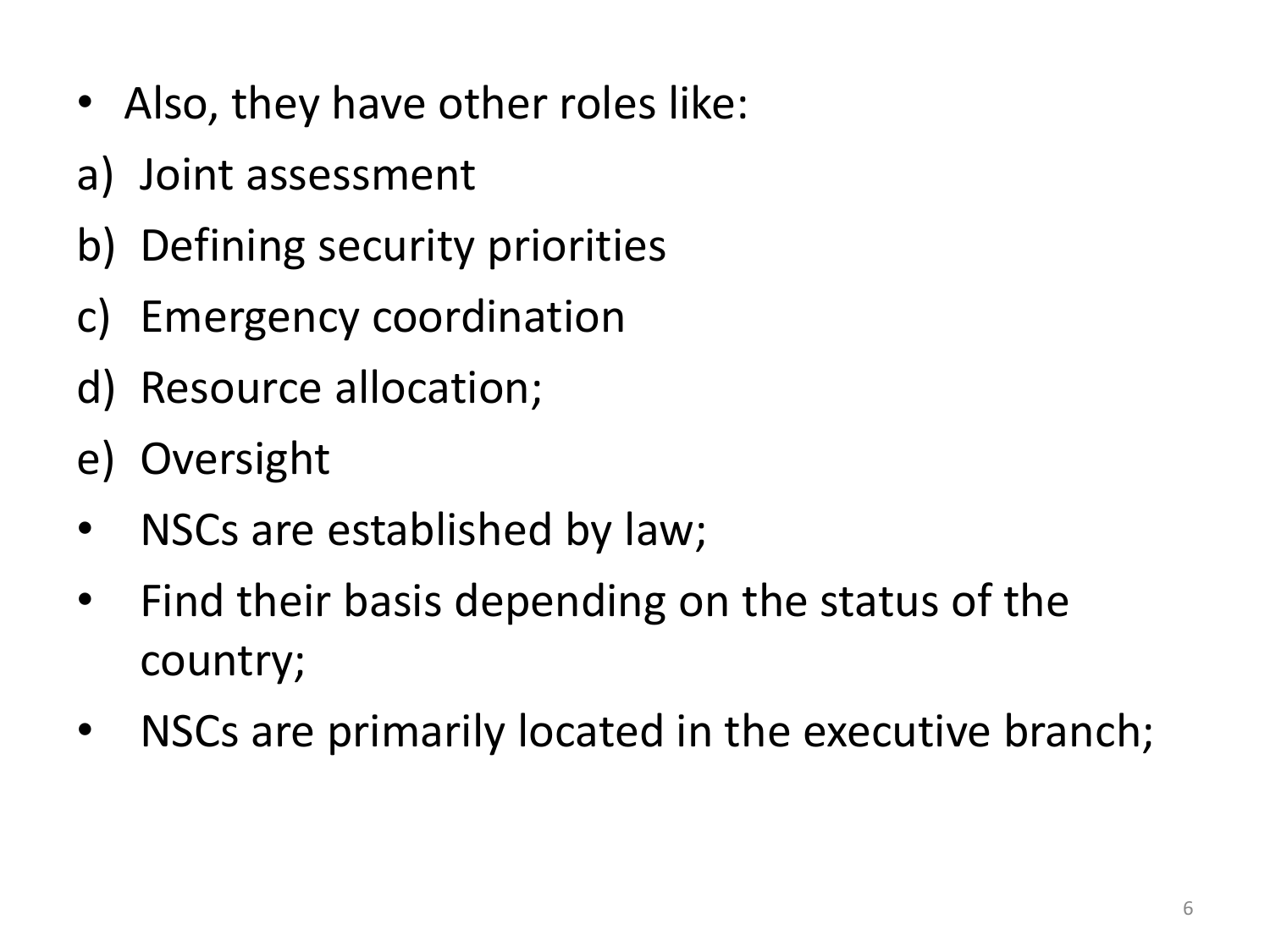# **Establishment of the Kosovo Security Council (KSC)**

- Comprehensive proposal on the Kosovo status settlement – annex VIII, article 1, point 1.4: *Kosovo shall establish a Kosovo Security Council (KSC) reporting to the Prime Minister. ...*
- Constitution of the Republic of Kosovo chapter XI, article 127, and Law no. 03/L-050;
- The KSC itself is a political body comprised of line ministries, and supported by two bodies: the Secretariat and the Situation Center;
- It plays two roles in two different situations: advisory role in normal situations, and executive role in emergency situations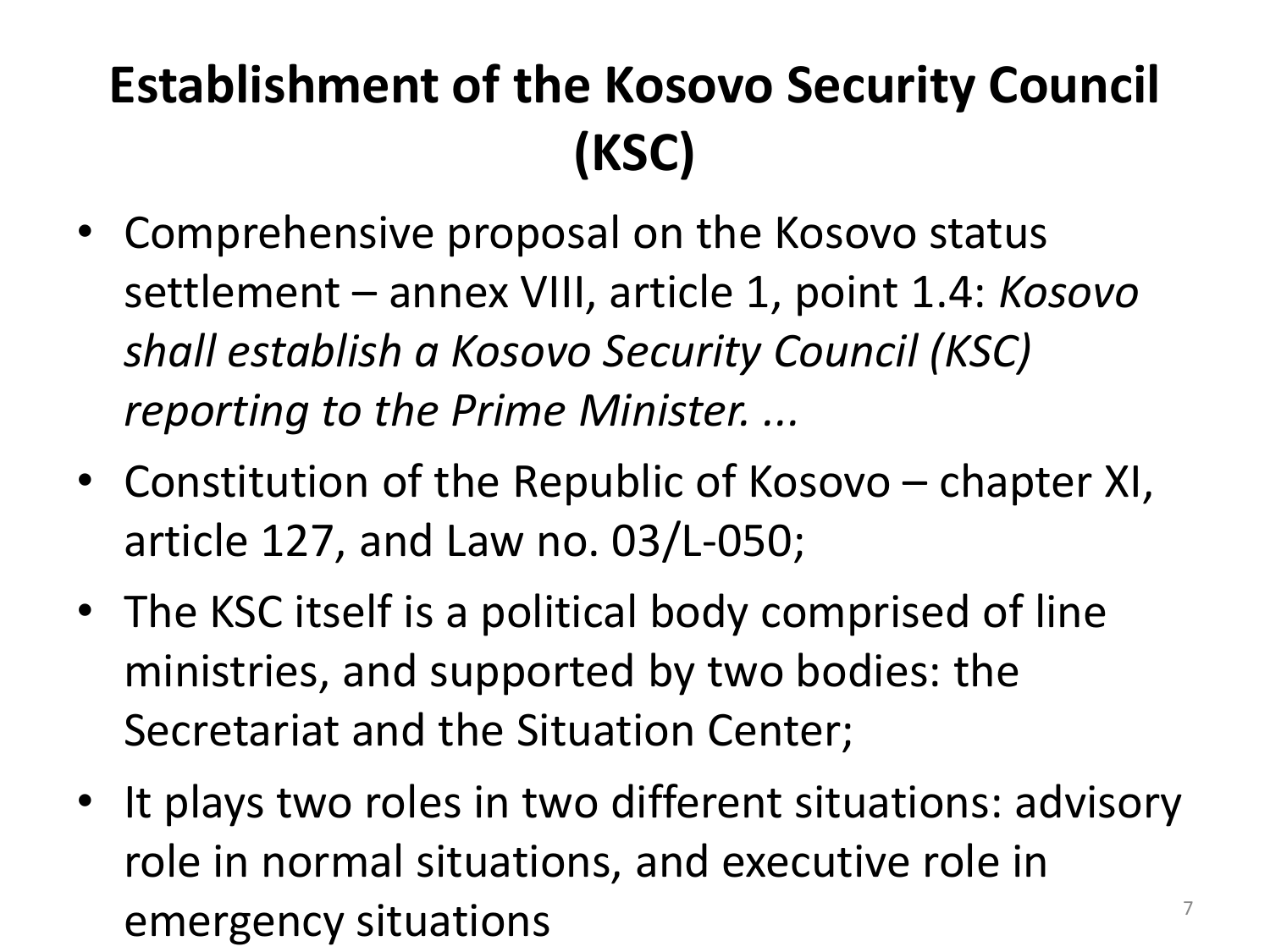## **Comparison of KSC with other nations**

| <b>Country</b> | <b>Body</b>                                         | Legislative<br><b>Sised</b> | Oversight  | Decision-<br>making | Coordinat<br>ion | <b>Advice</b> | Implement<br>Ation | Joint assess<br>ment | Cooordinat<br>Emergency<br>$\overline{5}$ |
|----------------|-----------------------------------------------------|-----------------------------|------------|---------------------|------------------|---------------|--------------------|----------------------|-------------------------------------------|
| Kosovo         | Kosovo<br>Security<br>Council                       | <b>YES</b>                  | <b>NO</b>  | <b>NO</b>           | <b>YES</b>       | <b>YES</b>    | <b>NO</b>          | <b>YES</b>           | <b>YES</b>                                |
| U.S.           | National<br>Security<br>Council                     | <b>YES</b>                  | <b>YES</b> | <b>NO</b>           | <b>YES</b>       | <b>YES</b>    | <b>NO</b>          | <b>YES</b>           | <b>YES</b>                                |
| Turkey         | National<br>Security<br>Council                     | <b>YES</b>                  | <b>NO</b>  | <b>NO</b>           | <b>YES</b>       | <b>YES</b>    | <b>YES</b>         | <b>NO</b>            | <b>NO</b>                                 |
| Croatia        | Office of<br>the<br>National<br>Security<br>Council | <b>NO</b>                   | <b>YES</b> | <b>NO</b>           | <b>YES</b>       | <b>YES</b>    | <b>YES</b>         | <b>YES</b>           | <b>NO</b>                                 |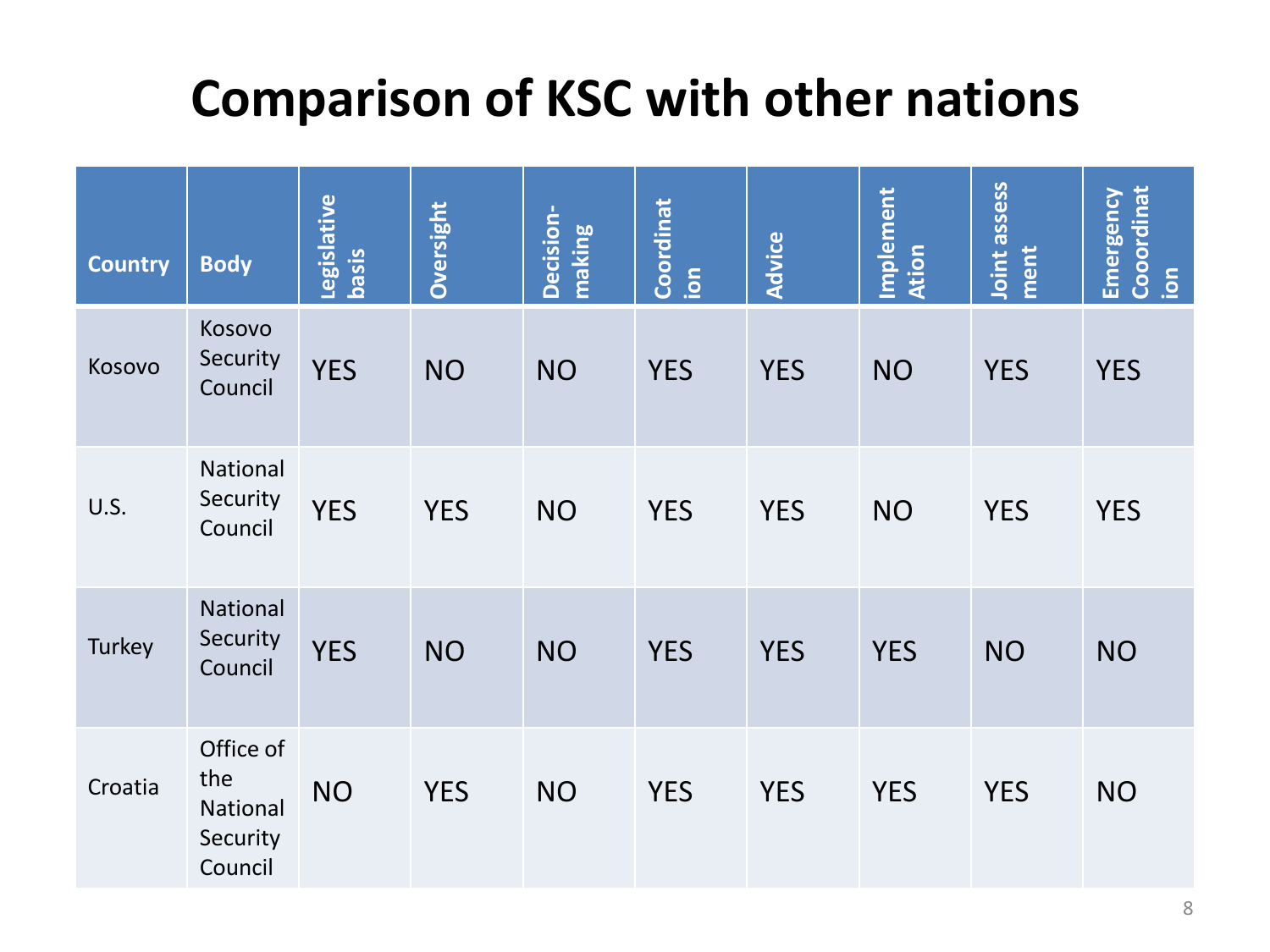## **KSC future challenges**

#### **A. Disaster and civil emergency management**

- An old legal framework for disaster and civil emergency management (basically the law 02/L-68 for Protection against natural and other disasters, 2006);
- New security institutions were created since 2006;
- Department of Emergency Management (DEM) became part of the Ministry of Interior, hereinafter Agency for Emergency Management;
- Fire brigades transferred to Municipal competencies;
- Not involvement of Regional Centers for Emergency Management (RCEM);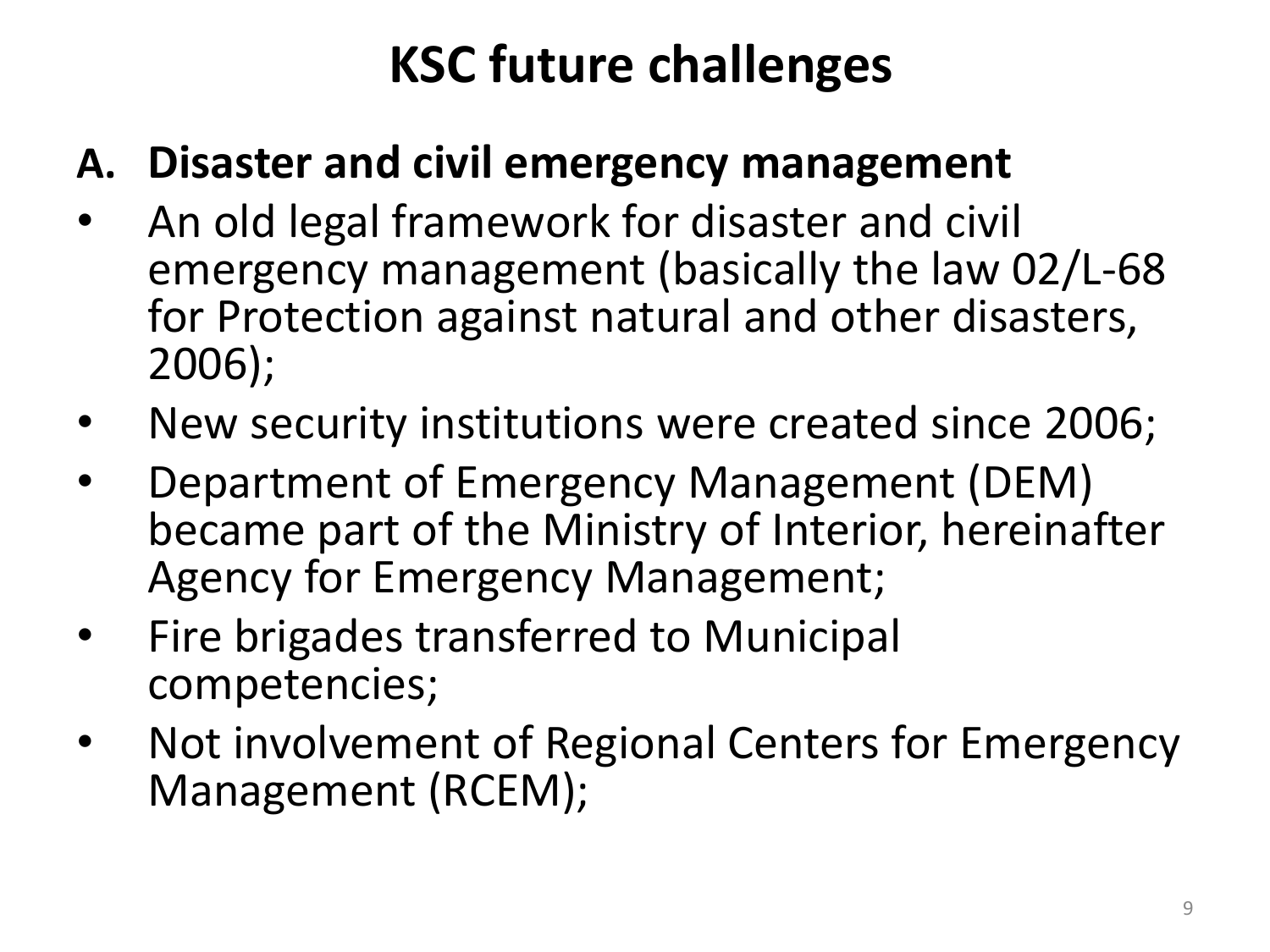### **Future challenges (continued)**

### **B. Providing timely and accurate analytical reports on the security situation for the Prime Minister**

- Prime Minister should receive weekly and monthly analytical reports processed by the Situation Center and analyzed by the Department of Analysis and Security Policies;
- Such reports may influence decision-making in the cabinet of the Prime Minister;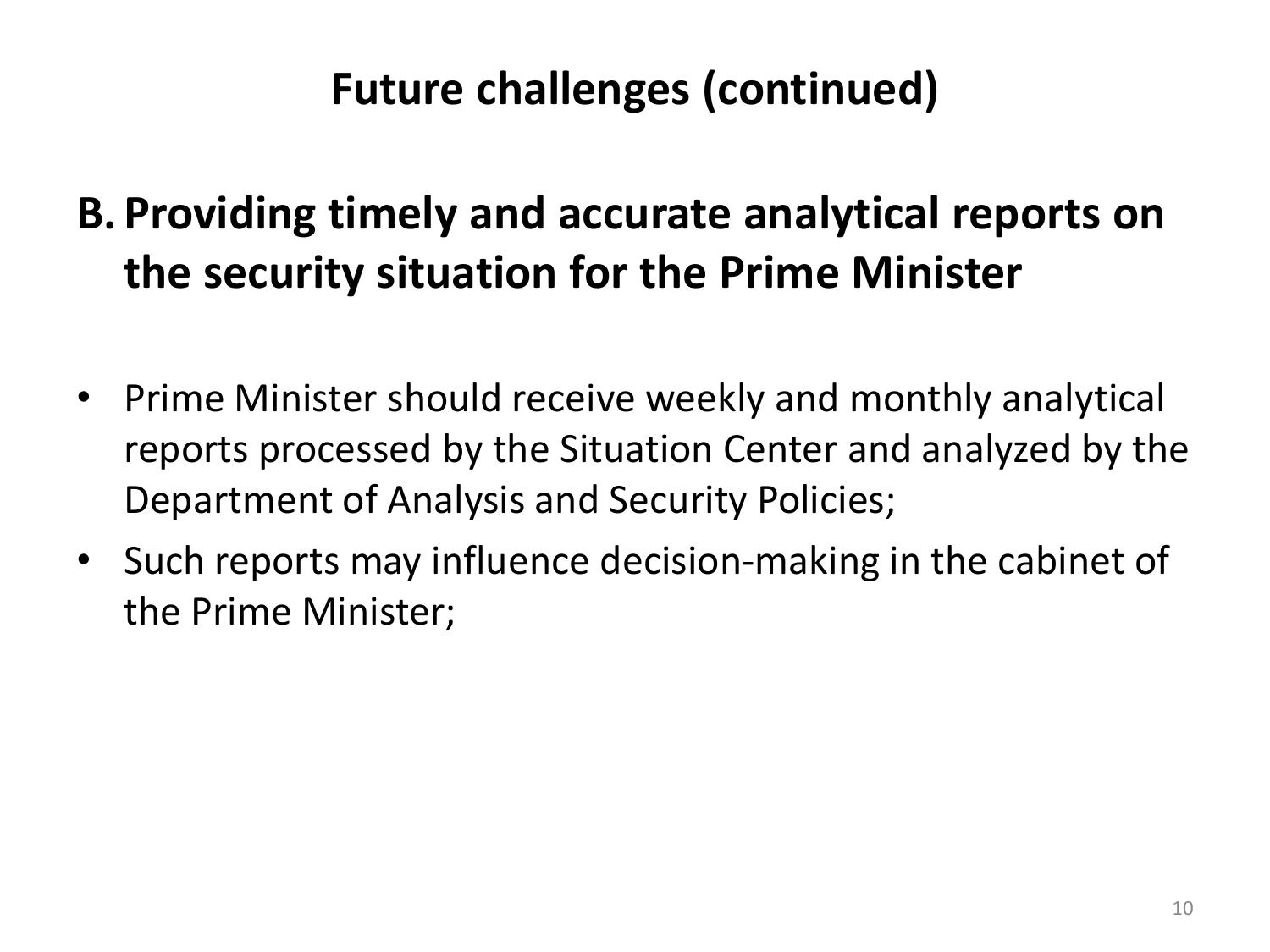### **Future challenges (continued)**

- **C. Harmonization of laws pertaining to the security sector**
- Harmonization of laws with the new security sector structure established by the Constitution and other laws;
- Law on the establishment of the KSC of 2008 derives from the Constitution, thus, creating new realities in the hierarchy of security sector institutions;
- The law for the Protection against natural and other disasters should be amended in order to adjust with the new circumstances and the reality in the ground;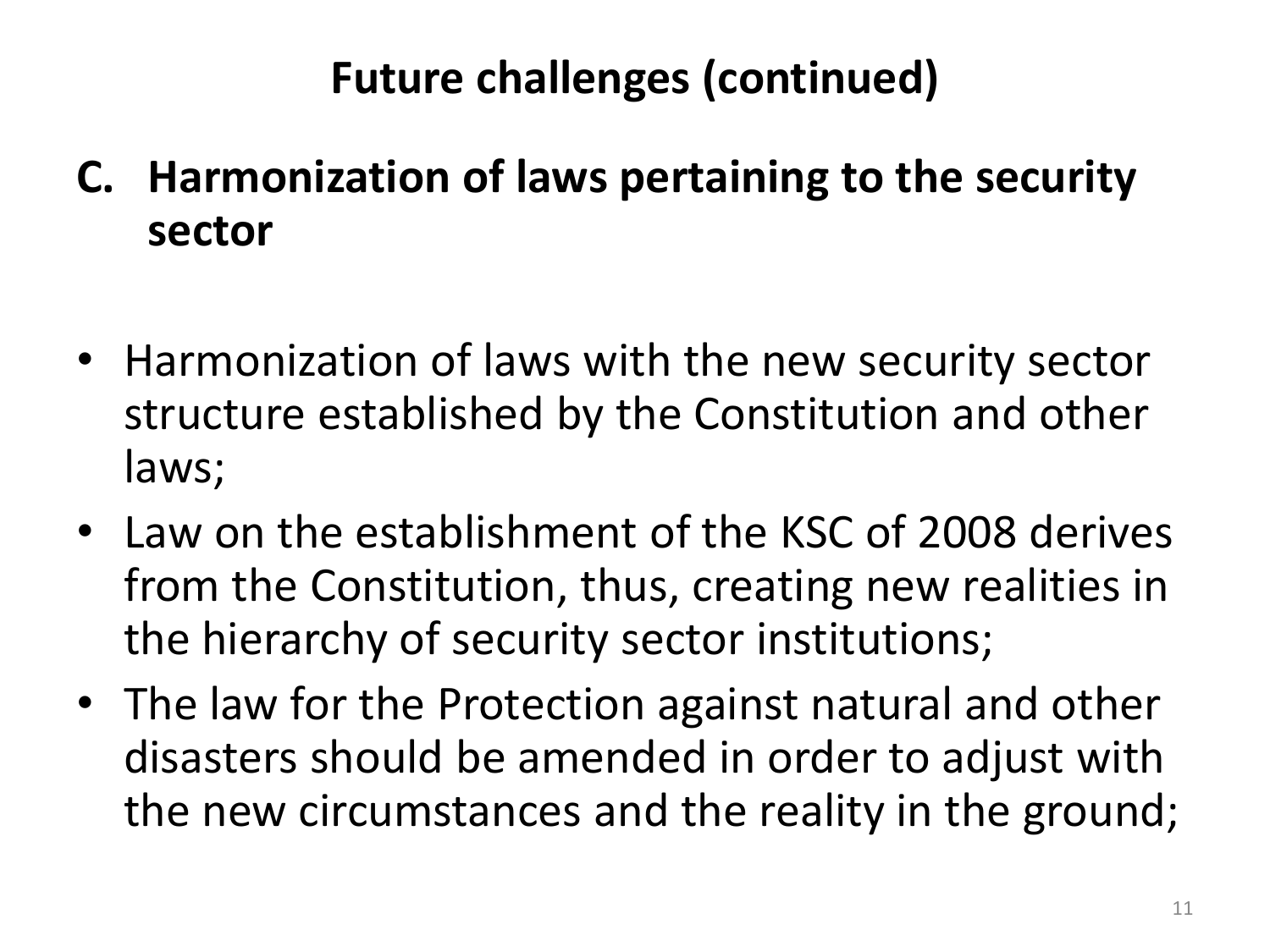#### **Future challenges (continued)**

Therefore, competencies of the Agency for Emergency Management contradict with those of the Situation Center, i.e.

Agency for Emergency Management - follows and alerts on the risk from natural and other disasters and give guidelines on action in coordination with other ministries and other governmental bodies *(law of 2006 on the Protection from natural and other disasters);*

The Situation Center – coordinates Kosovo-wide operational response activities....and serves as an operational center for information gathering, basic analysis and support of crisis management *(law of 2008 on the establishment of the KSC);*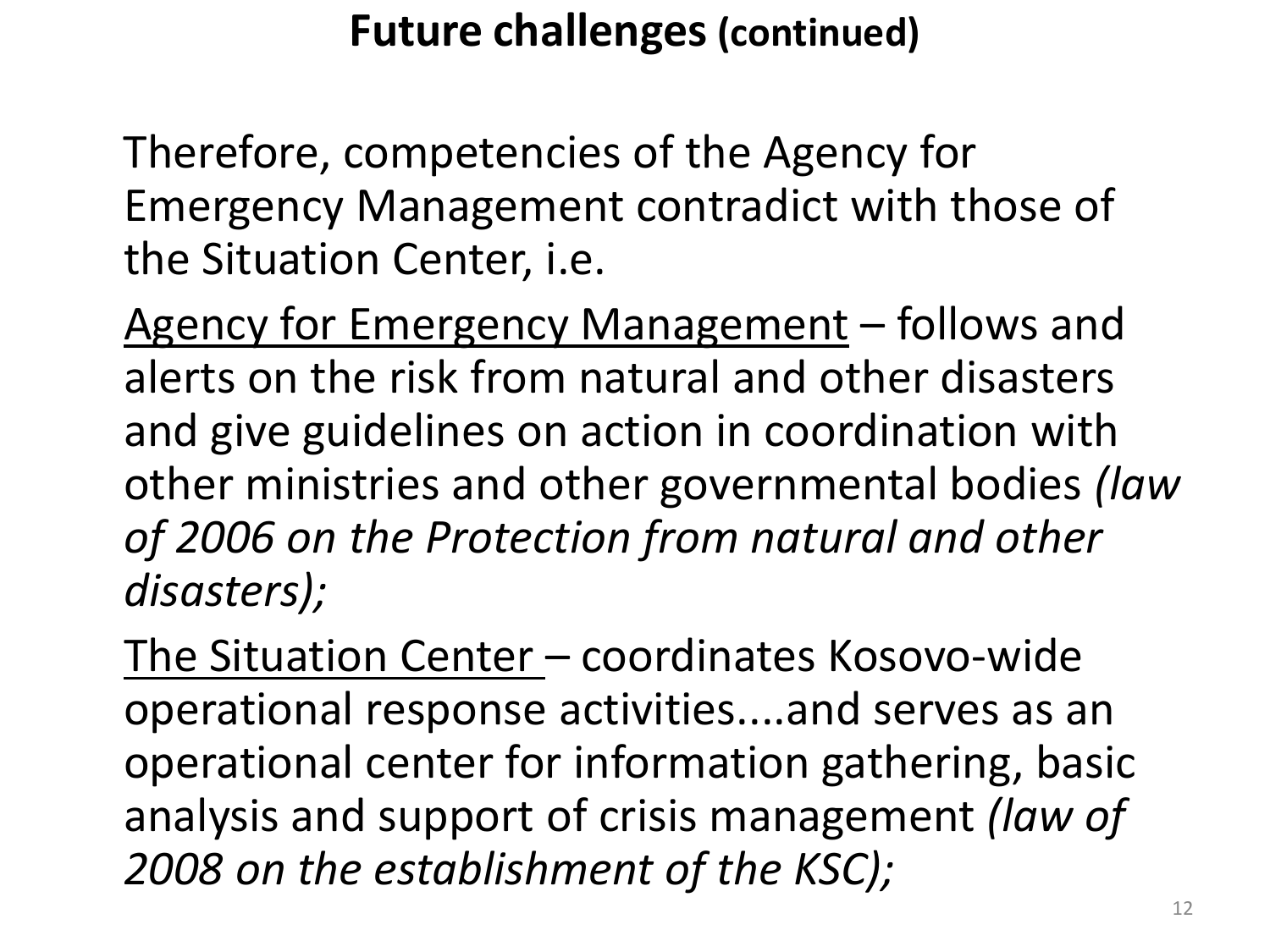## **Recommedations**

#### **A. Central standard operating procedures**

- They detail services that the Situation Center can provide and the daily functions and duties to be performed;
- They clarify the chain of command between the Situation Center, the Secretariat and the Prime Minister or the KSC;
- They clarify the information flow and who provides the raw data for analysis, and on what basis;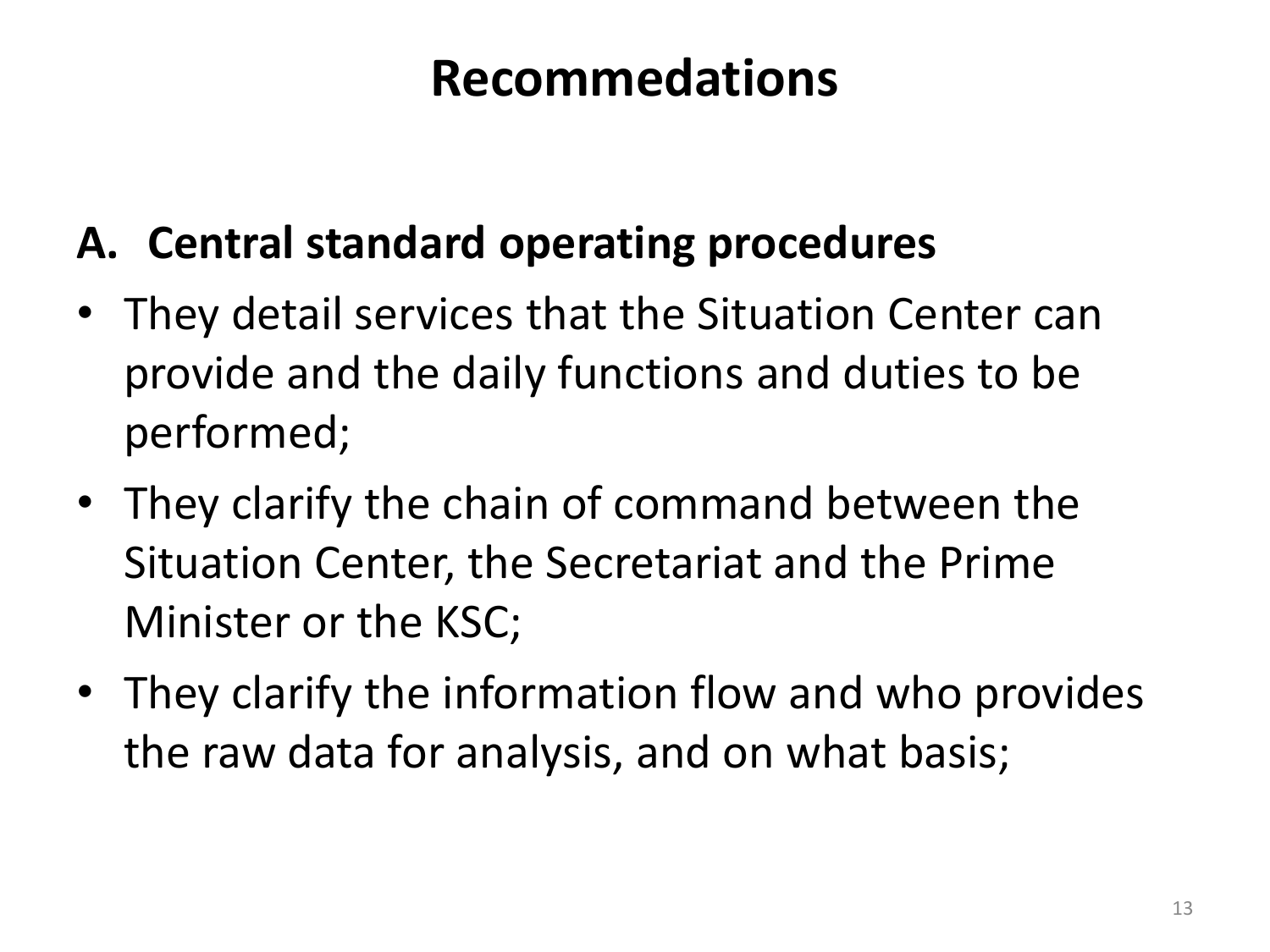#### **Recommendations (continued)**

- They set rules regarding when the Situation Center should be upgraded, therefore, place its liaison officers from the Kosovo Police, Kosovo Security Force, and Kosovo Intelligence Agency (as provided by law)
- They clarify the duty shifts for duty desk officers, and the preparation of the daily security summary;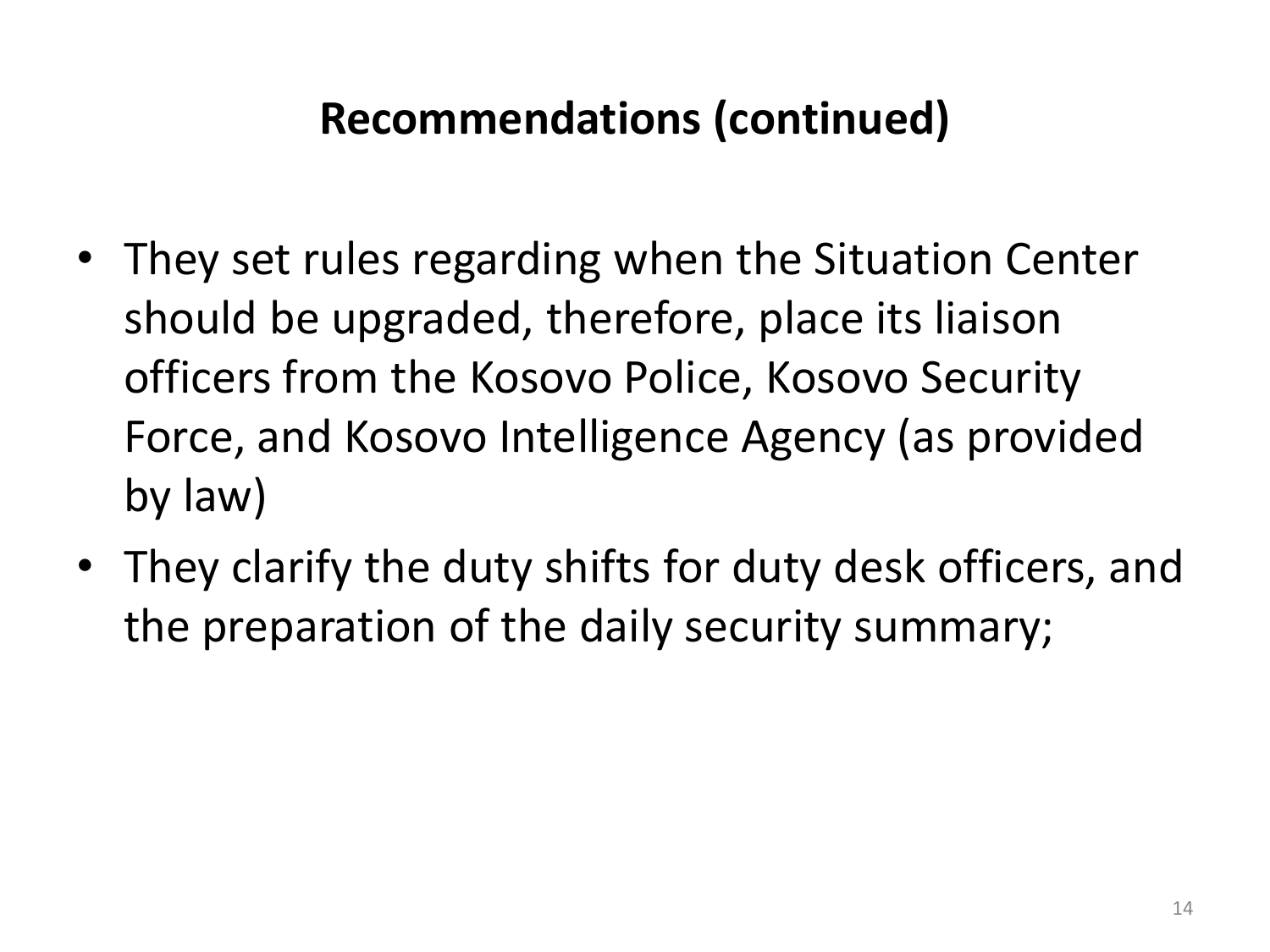#### **Information flow in normal situations**

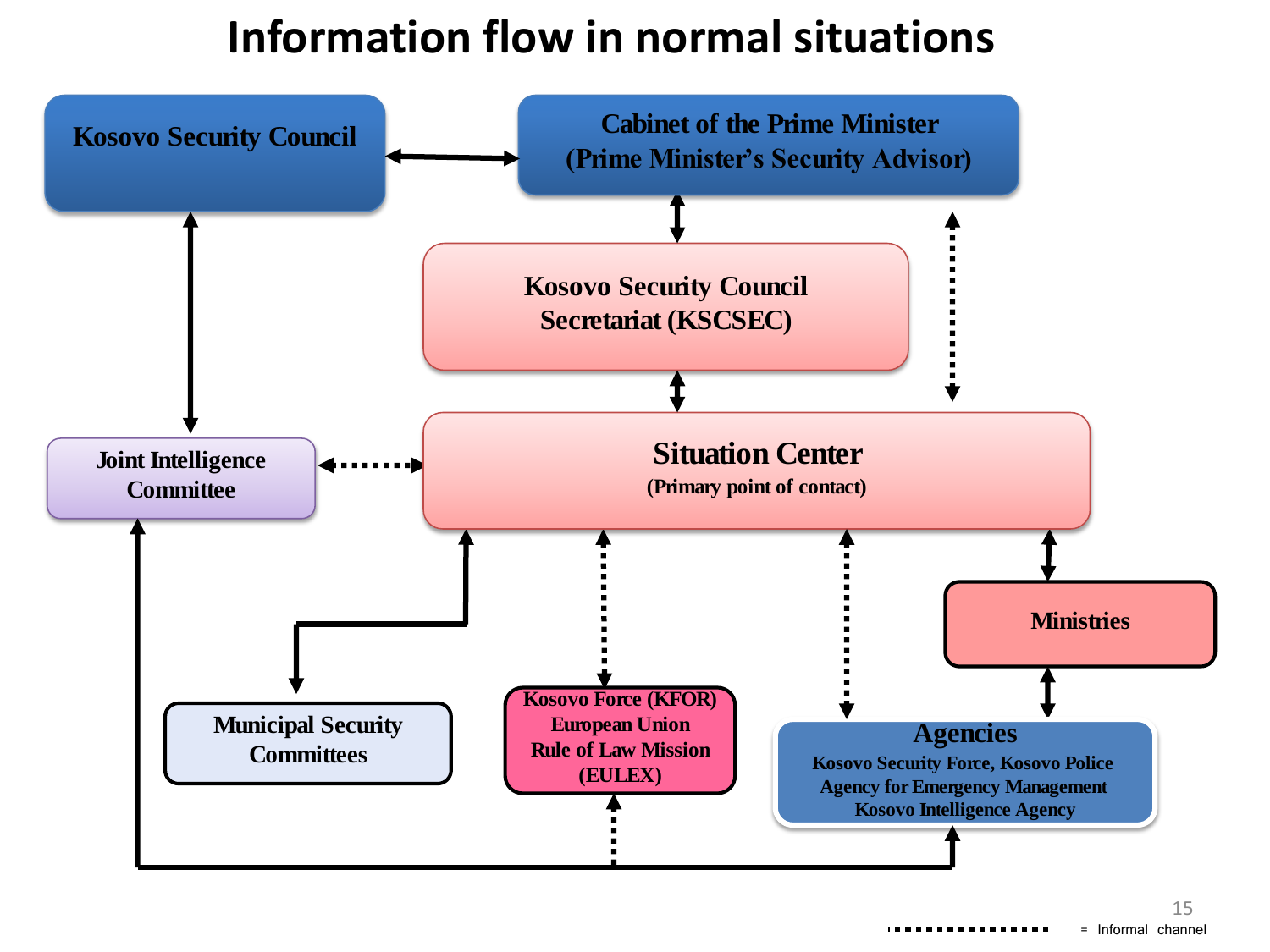## **Recommendations (continued)**

- **B. A new law on the state of emergency**
- There are three cases when the President, upon consultation with the Prime Minister, may declare the state of emergency:
- 1. There is a need for emergency defense measures;
- 2. There is an internal danger to the constitutional order or to public safety;
- 3. There is a natural disaster affecting all or part of the territory of the Republic of Kosovo;
- During the state of emergency, the KSC cooperates closely with the Government, Assembly and key international authorities (ICR, KFOR, EULEX);
- Information flow during the state of emergency looks like: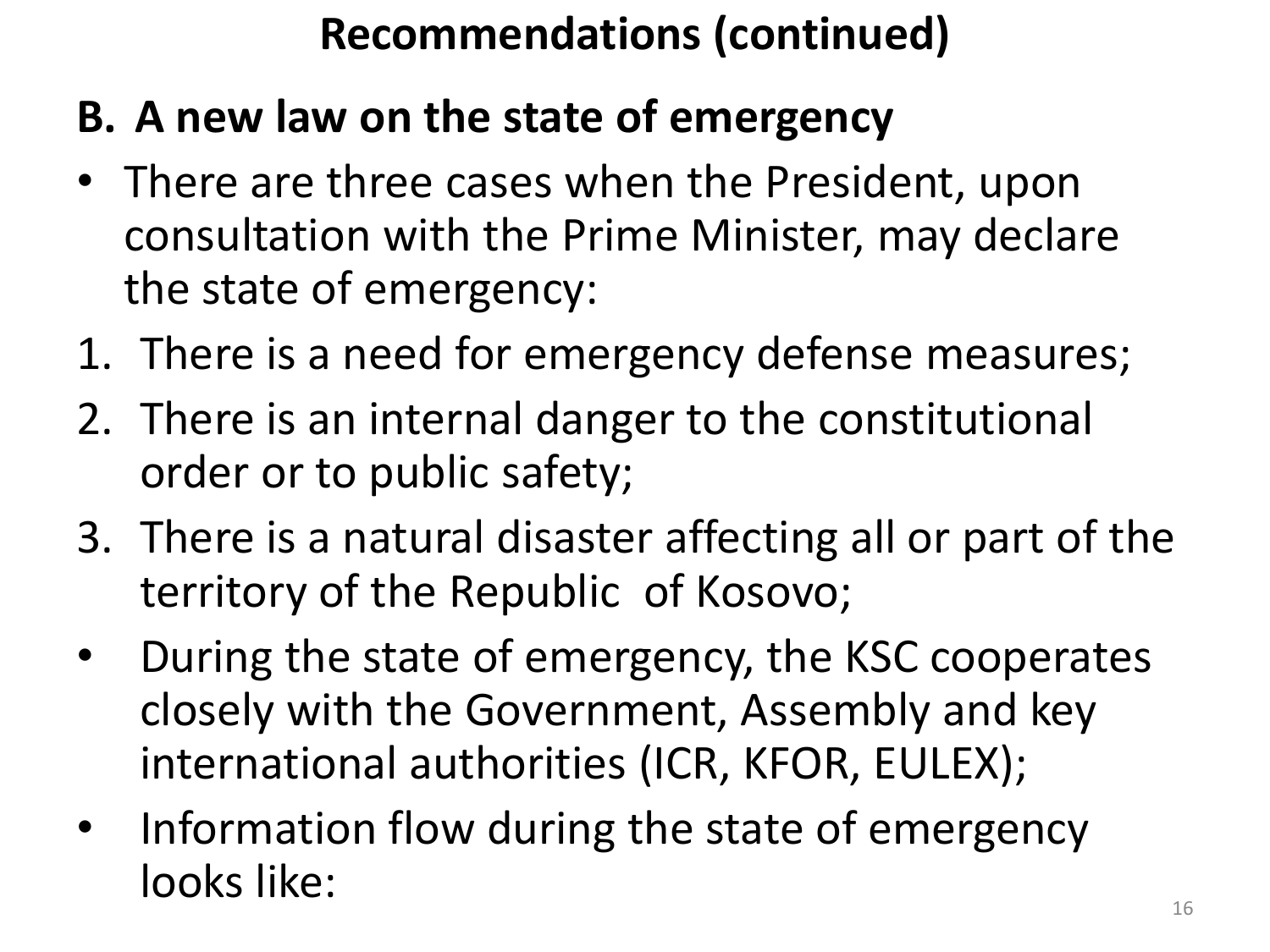#### **Information flow during the State of Emergency**

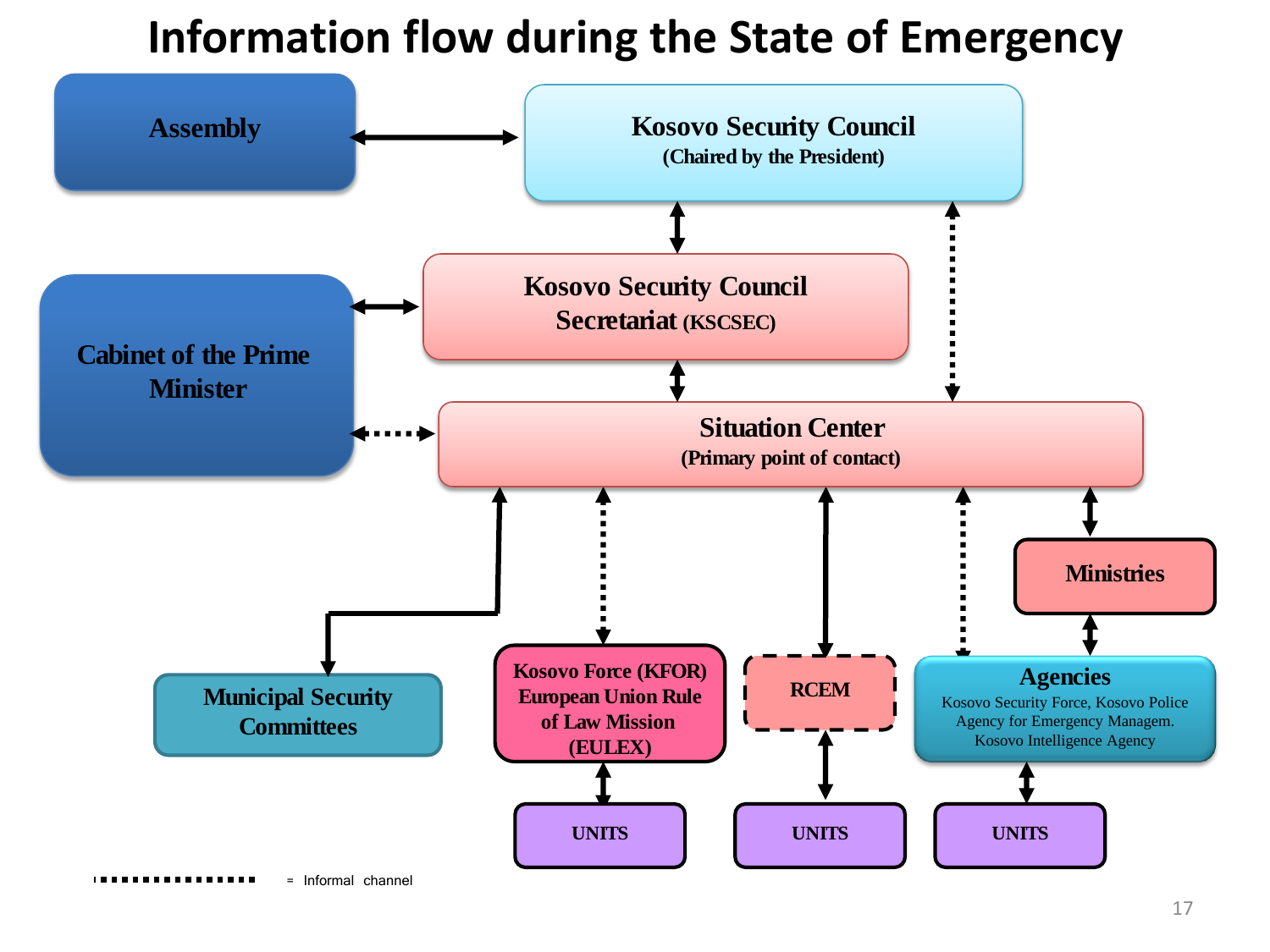- **Four Levels of Emergency Management:**
- 1. National level managed by the KSC chaired by the President (Situation Center is upgraded with the liaison officers from KP, KIA, and KSF;
- 2. Inter-regional level managed by the Agency for emergency management of the Ministry of Interior, in cooperation with the respective Regional Center for Emergency Management (RCEM);
- 3. Regional level managed by the respective RCEM which may require help from the Agency for Emergency Management;
- 4. Municipal level managed by the Municipal Directorate for Protection and Rescue (MDPR) and Local Security Committees within the Municipality;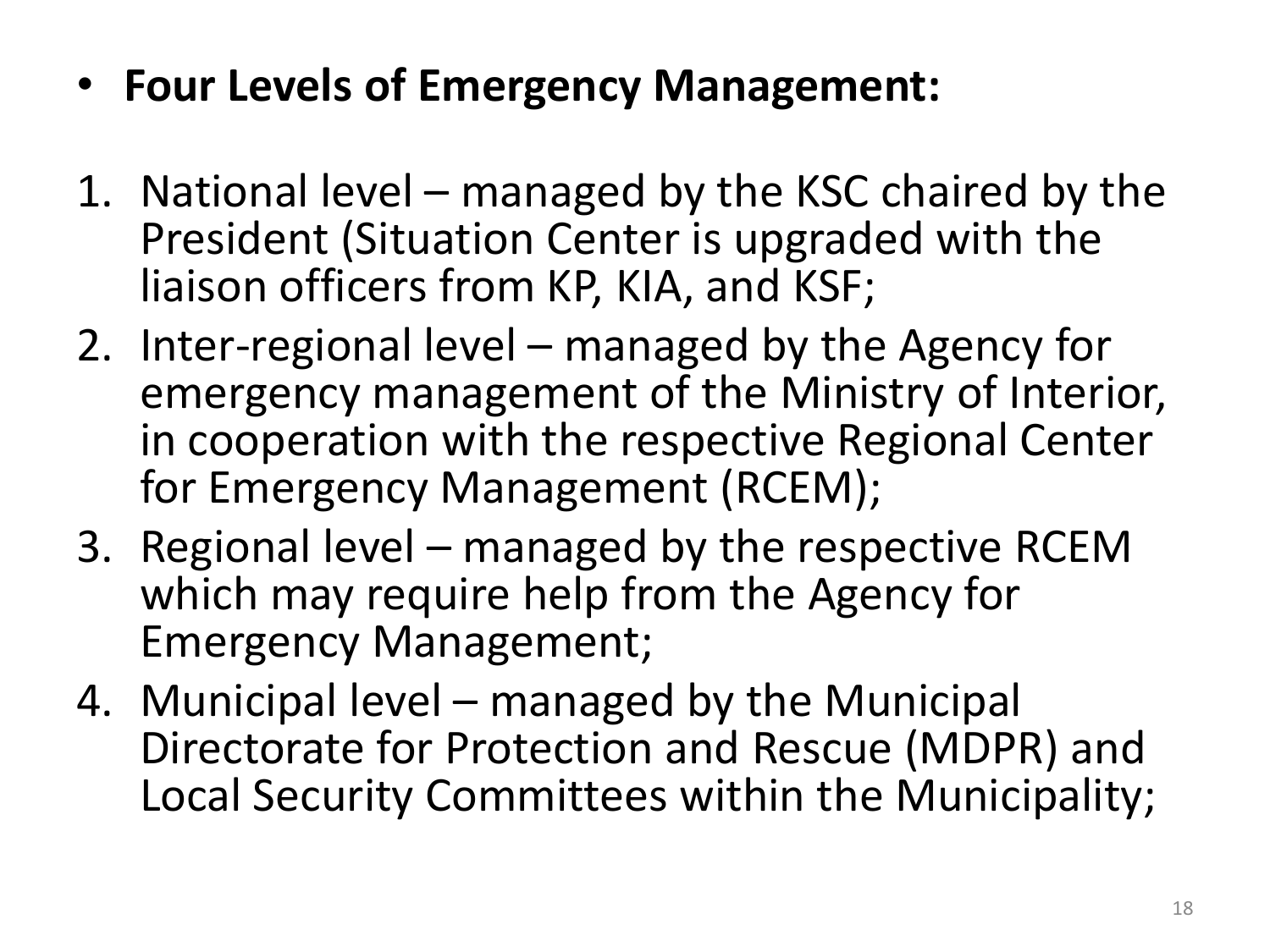## **Final recommendations**

- 1. The development of standard operating procedures for disaster and emergency management (they provide rules and guides on how and who manages or coordinates crisis management;
- 2. A new law on the state of emergency (it provides competencies of the respective institutions during each level of crisis management;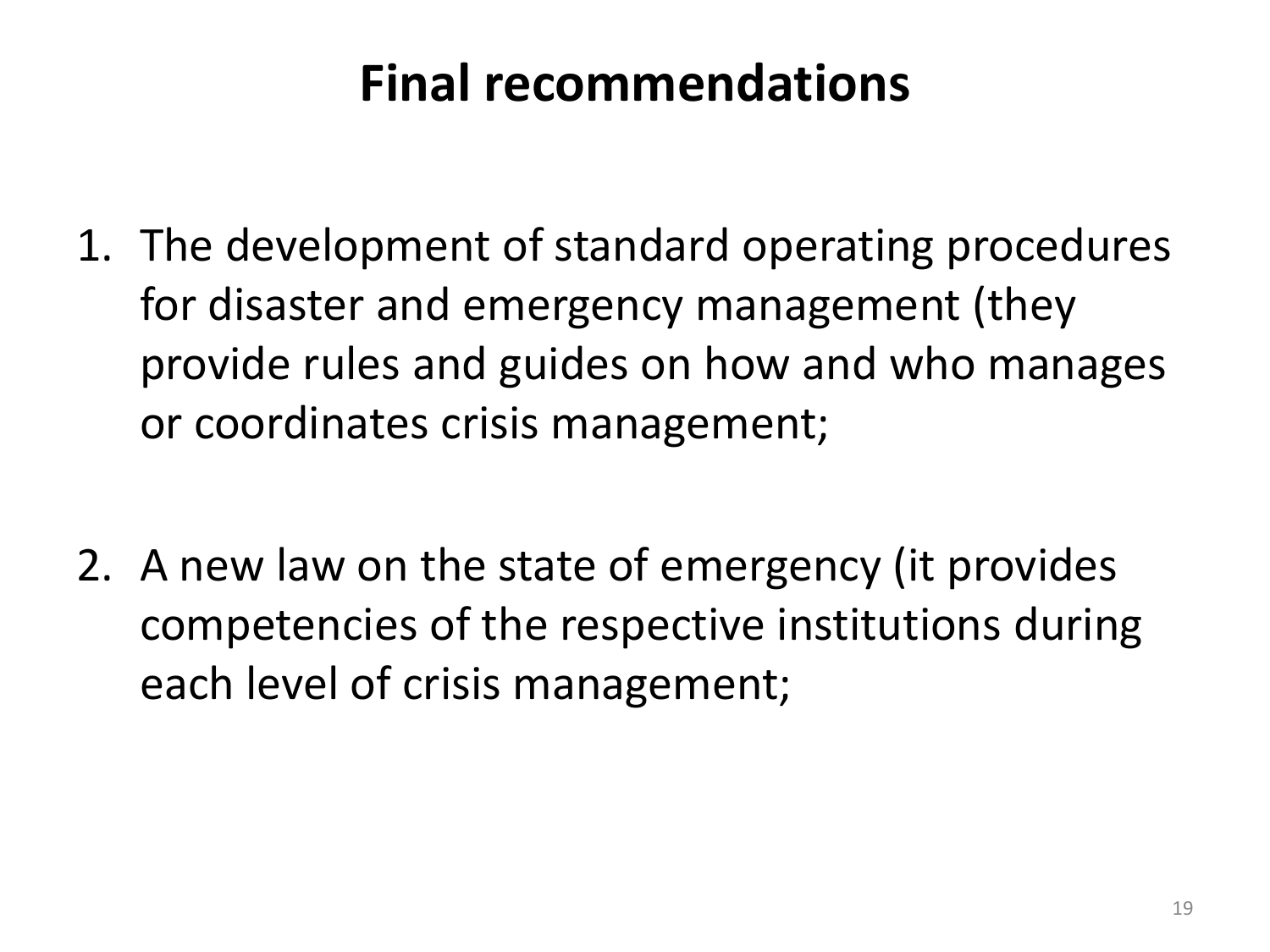- 3. Drafting the action plan on implementation of the Kosovo Security Strategy;
- 4. Continuous training of the KSC Secretariat staff to produce efficient security policies;
- 5. Meeting with the relevant stakeholders of the security sector institutions to improve understanding of the KSC's role;